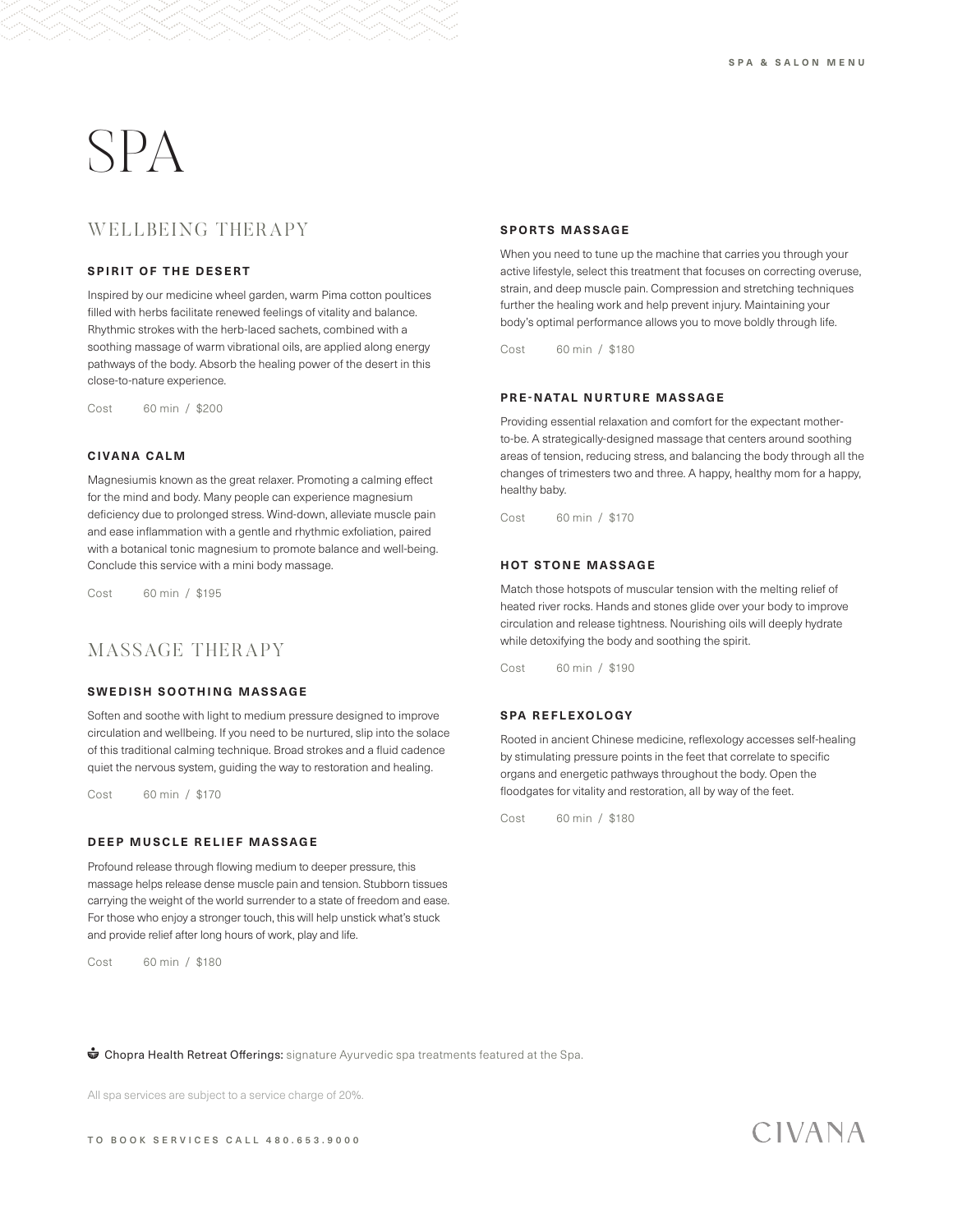#### **REVIVE TO THRIVE**

Embark on a journey toward deeper relaxation. In this treatment, you'll experience a combination of Ayurvedic techniques to relax and invigorate. We begin with a dry-glove exfoliation to jumpstart detoxification and stimulate your lymphatic system. Next, the body is covered in warm herbalized oil from scalp to toes with friction strokes that move the oil into the tissues to further dislodge toxins. Then muscle-specific strokes are used to promote relaxation. Finally, your therapist(s) will use Marma Point Therapy to stimulate and awaken energy in the body, calm the mind, and activate healing. The result: A feeling of calm, grounded energy to help you feel renewed.

Cost 60 min / 1 therapist / \$220 60 min / 2 therapists / \$400

# MASSAGE THERAPY ENHANCEMENTS

#### **CBD MASSAGE BOOSTER**

CBD-infused products soothingly applied to the neck and shoulders aid in deep relief of physical and emotional pain.

Cost \$30 / No Additional Time

#### **TUNING FORK**

Energy blocks opened? Check. Clearing of the chakras? Check. Cleansing the aura? Check. Acoustic therapy that uses the vibrational energy of specific pitches to emit healing sounds and waves.

Cost \$30 / No Additional Time

#### **SOUND BOWL HEALING**

Echoing sound waves reverberate throughout your body. Behind-thescenes, your brain waves sync up with the sound waves, whisking your body away into a self-healing state.

Cost \$50 / No Additional Time

#### WILD LIME REVITALIZING SCALP & HAIR **TREATMENT**

For shinier, healthier hair, this brilliant oil treatment helps both the scalp and hair at once. This conditioning method is made with essential oils of lime, tangerine, pink grapefruit, and avocado. Help ease tension, relax, and nourish your scalp.

Cost \$40 / No Additional Time

**The Chopra Health Retreat Offerings:** signature Ayurvedic spa treatments featured at the Spa.

All spa services are subject to a service charge of 20%.

# ENERGY & EASTERN THERAPY

#### **REIKI**

Life force flows through us in energetic pathways. Reiki is a subtle modality that heals by transferring energy through the therapist's palms into stagnant areas in your body and charging them with positive energy. The power of a light or even absent touch becomes obvious when you emerge feeling light, calm, and centered.

Cost 60 min / \$180

#### **C R A N I O S A C R A L**

Light touch follows an energetic pathway along the head and down the spinal column, spiriting away energy blockages along the way. Although the experience is gentle in nature, guests report a profound impact on relieving headaches, pains in the jaw, neck, or back, and even on hyperactivity.

Cost 60 min / \$180

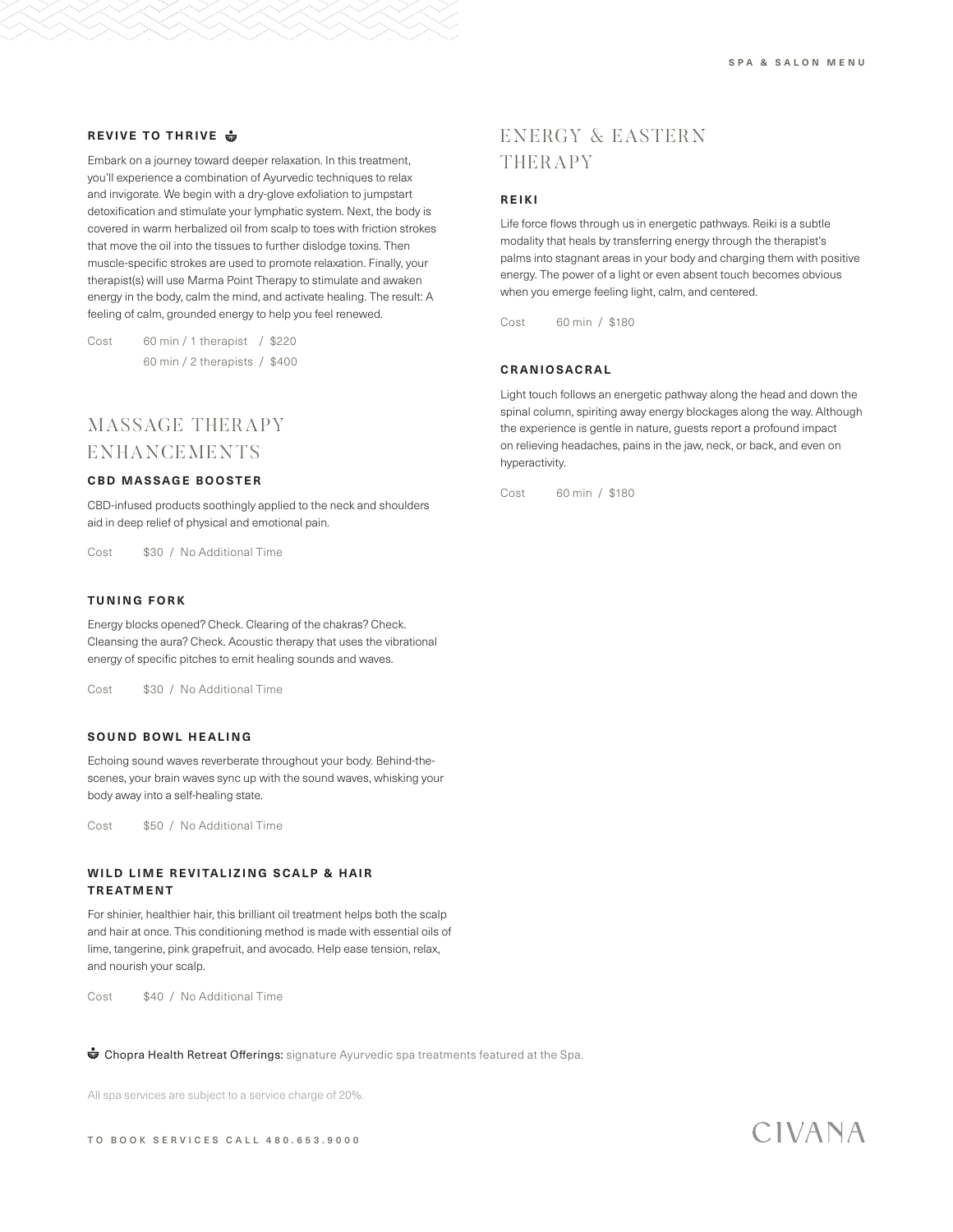# SKIN CARE

#### **SIGNATURE SPA FACIAL**

Employing the wisdom of listening first, acting second, your expert esthetician will then create the blueprints to fulfill your skincare aspirations. Among the results-focused, active, organic skincare lines that will be carefully curated for your experience, you can expect to be treated to products rich in properties like antioxidants, phytonutrients, peptides, liquid oxygen, stem cells, botanicals, and more. Rolling these into a ritual just for you, your signature skincare experience awaits.

Cost 60 min / \$190

#### **ESSENTIAL MARINE OXYGEN FACIAL**

Life in balance, starting with your skin. This results-driven facial is power-packed with DNA repairing enzymes, pharmaceutical grade liquid oxygen, hyaluronic acid, peptides, and Vitamin C esters. marinebased and oxygen rich. Look forward to hydrated, balanced, smooth skin that helps erase the memory of fine lines and wrinkles.

Cost 60 min / \$190

#### **CIVANA LIFESTYLE FACIAL**

Detoxifying lymphatic brushing, relaxing aromatherapy, and facial massage are among the staples of every session. From there? Targeted active ingredients, from plant stem cells to peptides, work in synergy with your custom needs to produce radiant, renewed skin.

Cost 60 min / \$190

#### **CIVANA RENEW FACIAL**

Movement is the key to life. This treatment is designed for your inner body, your cellular body, where all the magic happens. Incorporating wellness rituals and techniques that encourage change within the tissues, increased lymphatic drainage, circulation, and elimination. While providing optimum marine and herbal nourishment to restore and renew. This signature facial incorporates the use of lymphatic style cupping and gua sha techniques to release tension, create movement, and enhance detoxification.

Cost 60 min / \$220

#### **SONORAN SEA FACIAL**

Float into a sea of calm. This indulgent massage- focused ritual melts away facial tension. Multi-layered massage lifts and tones the face while mimicking the rhythms of the ancient sea; Responsibly sourced rose quartz, chevron amethyst, and labradorite are woven throughout the treatment--lending their energetic and chakra balancing properties. Suitable for all skin types but especially for those who suffer from tension in jaw, headaches, anxiety, and dehydrated skin.

Cost 60 min / \$240

#### **PURE RADIANCE FACIAL**

Glow your way with this 60-minute radiance-boosting facial featuring a customized aromatherapy blend and face mask, using fresh ingredients and traditional ayurvedic purifying herbs.

In this signature treatment, an ayurvedic kansa-wand facial massage soothes, tones, and releases tension from face muscles, neck, and shoulders while a balancing foot bowl massage deepens the feeling of complete relaxation. Ultra-nourishing and skin-renewing products made with concentrated plant extracts, sea algae, and other antioxidantrich actives are then applied to the skin to refine, balance, oxygenate, protect, and restore a healthy radiant glow.

Cost 60 min / \$220

# SKIN CARE ENHANCEMENTS

#### **EYE & LIP TREATMENT**

Celebrate the loving looks and words you can share with the world through a FIX pen microcurrent to boost the eye and lip areas.

Cost \$50 / No Additional Time

#### **GEMSTONE BALANCING**

In a world of chaos, taking a moment to realign and center oneself can create powerful moments of healing and wellness. Allow the natural energies from semi-precious gemstones to balance your sub-tle body's energy. Your esthetician will pair your perfect stones to help melt away daily stresses and revitalize your spirit.

Cost \$40 / No Additional Time

**The Chopra Health Retreat Offerings:** signature Ayurvedic spa treatments featured at the Spa.

All spa services are subject to a service charge of 20%.